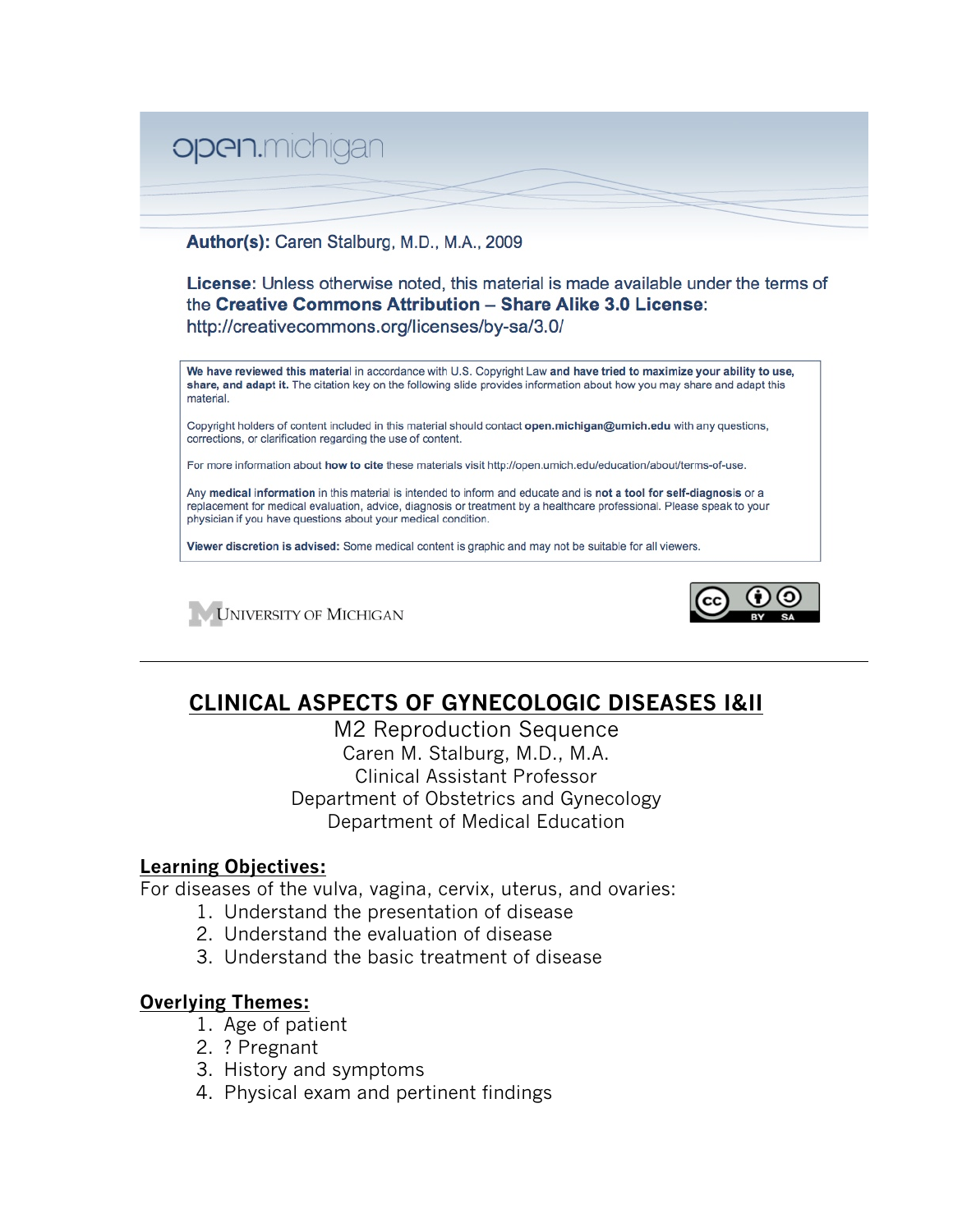- 5. Diagnostic testing
- 6. Medical versus Surgical management
- 7. Future fertility concerns

# **DISEASES OF THE VULVA**

| <b>Presentation:</b> | Irritation/pruritis/burning |  |
|----------------------|-----------------------------|--|
|                      | Lesions                     |  |

**Evaluation:** History Inspection Palpation **Culture** Biopsy

# **Infections:**

Candida

Condyloma acuminatum

Herpes simplex

Bartholin's gland abscess

Molluscum contagiosum

Pthirus pubis (crab louse)

Sarcoptes scabiei (itch mite)

# **Dermatologic conditions:**

Chemical irritation/contact dermatitis

Melanoma

Squamous cell hyperplasia

Lichen sclerosis

Psoriasis

**Nevi**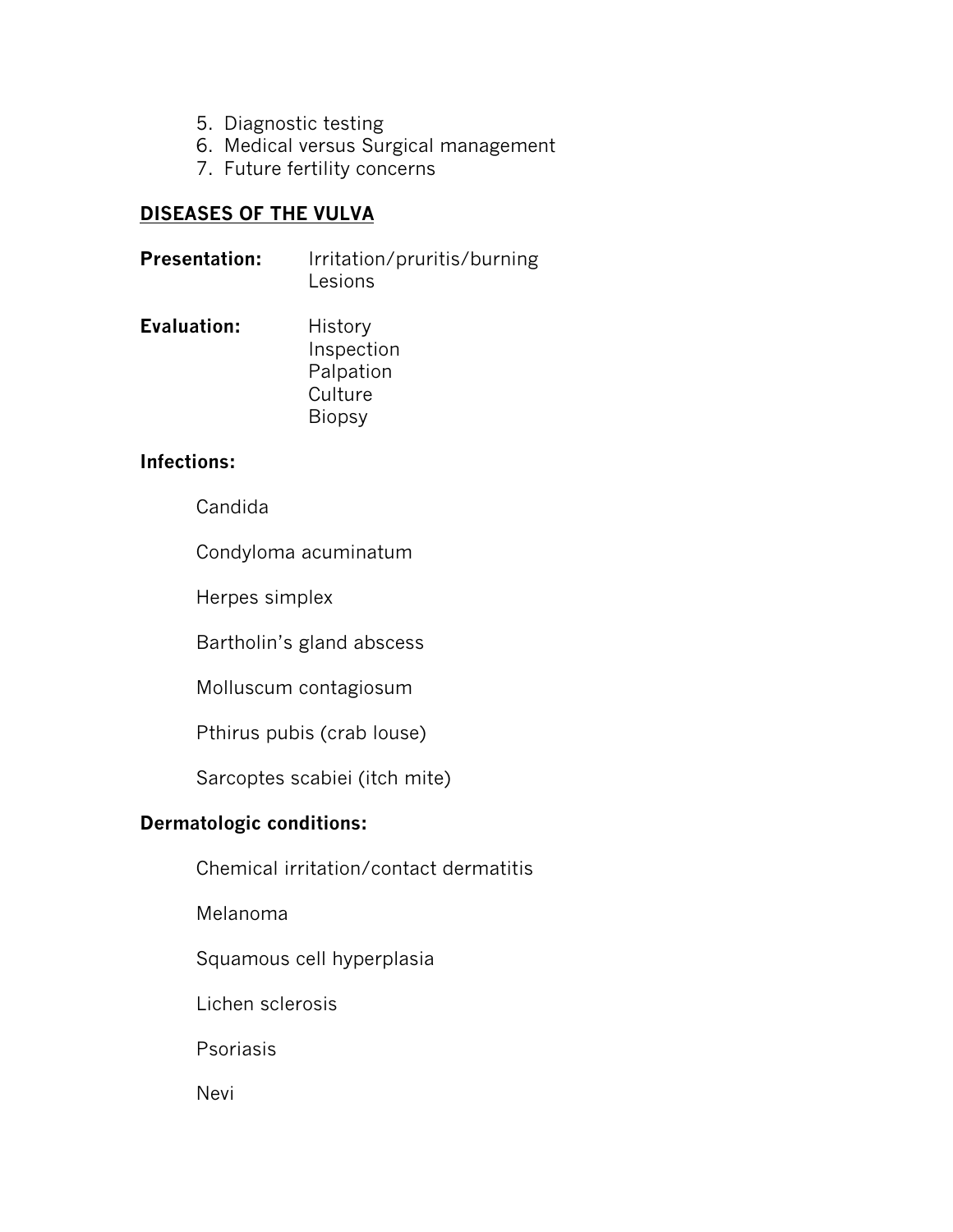Seborrheic dermatitis

Fibromas/lipomas

# **VIN/Vulvar Carcinoma:**

Most common in women aged 60-70 Fourth most common gyn malignancy Pruritis most common symptom Can also present with a mass, pain, ulceration

Increased relative risk associated with: >2 cups of coffee/day occupation (laundry/dry cleaning) history of vulvitis HPV implicated as possible causative agent

Spread by local invasion then via lymphatics in ipsilateral fashion Treatment by excision of lesions Good prognosis

# **DISEASES OF THE VAGINA**

# **Presentation:** abnormal vaginal discharge

What is normal vaginal discharge? Physiologic Normal pH 3.5-4.5 ie, acidic lactobacilli Variation with menstrual cycle Variation with hormonal levels

| <b>Evaluation:</b> | History       |
|--------------------|---------------|
|                    | Wet prep      |
|                    | Culture       |
|                    | <b>Biopsy</b> |

## **Infections:**

Bacterial vaginosis: symbiotic infection of anaerobic bacteria Lack of lactobacilli Grey, non-inflammatory discharge Amine odor with addition of 10% KOH Clue cells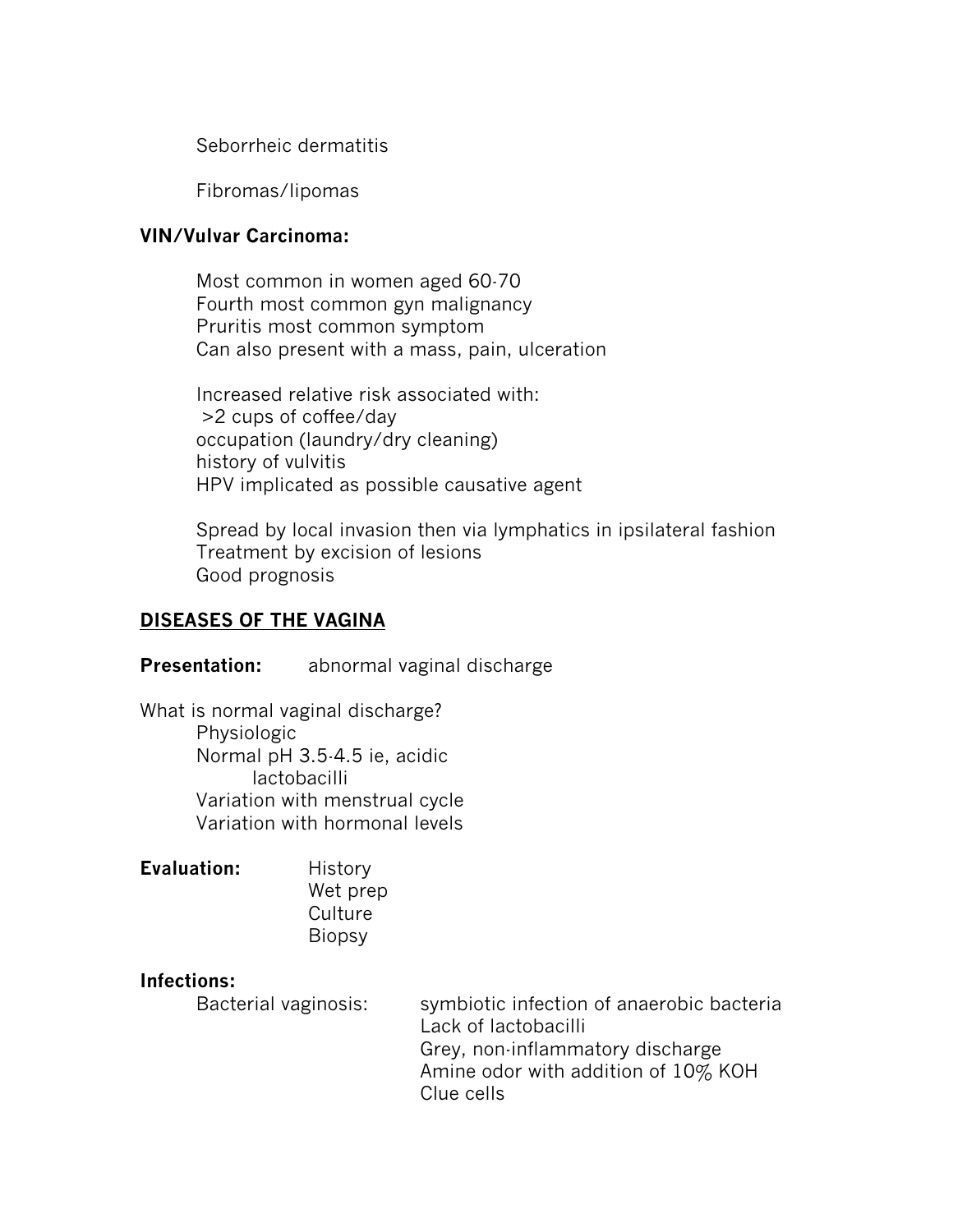Treatment with metronidazole/clindamycin

Candida: Vulvovaginal yeast Pregnancy, diabetes, obesity, immunosuppression, antibiotic use Pruritis, erythema, irritation, dyspareunia Thickened, adherent discharge Hyphae and buds on KOH prep Treatment with anti-fungals

Trichomoniasis: Protozoan T. vaginalis, sexually transmitted Diffuse, malodorous discharge, dyspareunia "Frothy", yellow-green discharge Flagellated protozoa, +WBCs on wet prep Treatment with metronidazole

- Atrophic vaginitis: Due to low estrogen levels Itching, irritation, burning, dyspareunia, bleeding Immature squamous cells on wet prep Estrogen therapy?
- **Vaginal Carcinoma:** rare, mean age 60-65 In patient < 5 yo.: Sarcoma botryoides: red-tan grape clusters

Clear cell carcinoma and DES exposure Squamous cell carcinoma as metastatic spread Most present with vaginal bleeding, foul discharge Biopsy, rule out metastatic disease Radiation, possible surgical excision Prognosis disease dependent

# **DISEASES OF THE CERVIX**

| <b>Cervicitis:</b> Presents as vaginal discharge, pain, post-coital bleeding |                                        |  |
|------------------------------------------------------------------------------|----------------------------------------|--|
| Chlamydia trachomatis: Intracellular bacterium                               |                                        |  |
|                                                                              | Sexually transmitted                   |  |
|                                                                              | Presents with gonorrhea                |  |
|                                                                              | Infertility, ectopic pregnancy         |  |
|                                                                              | Neonatal conjunctivitis                |  |
|                                                                              | Antibiotic therapy                     |  |
| Neisseria gonorrhea:                                                         | Sexually transmitted                   |  |
|                                                                              | Disseminated infection                 |  |
|                                                                              | Antibiotic therapy treat for Chlam too |  |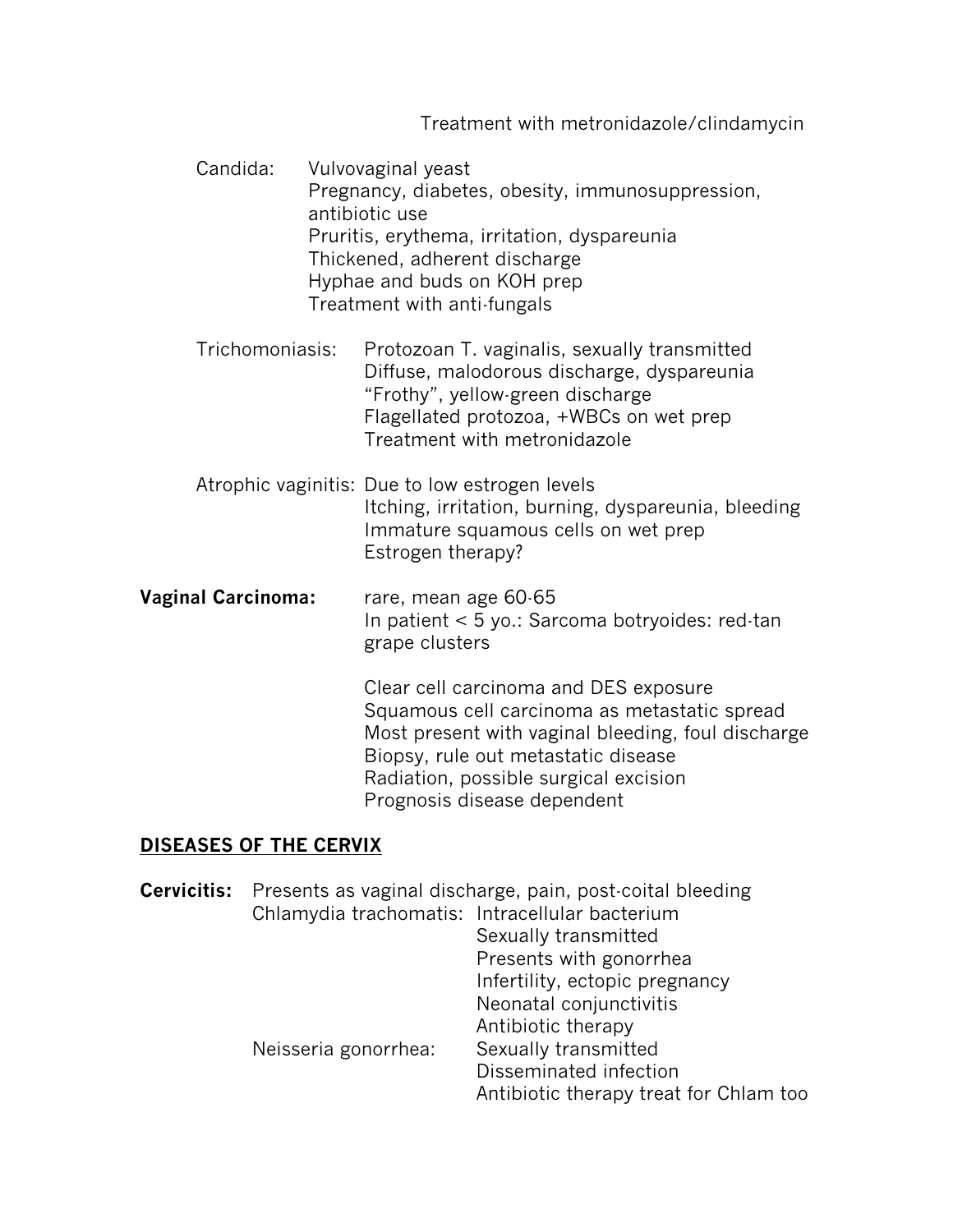| Herpes Simplex Virus: | Importance in pregnancy |  |
|-----------------------|-------------------------|--|
|                       | Anti-viral therapy      |  |

Trichomonas

**Cervical polyps:** Most common benign growth of cervix Cause irregular spotting, post-coital bleeding Polypectomy

#### **Cervical dysplasia:**

Area at risk for dysplasia/infection is the squamocolumnar junction Location of SCJ varies with age and hormonal status

| Risk factors for cervical dysplasia: | Early coitarche<br>Multiple partners<br>Tobacco use<br>HPV 16,18,31,33,35,39<br>Immunosuppression/HIV<br>Other STDs |
|--------------------------------------|---------------------------------------------------------------------------------------------------------------------|
|                                      |                                                                                                                     |

Cervical cytology (Papanicolau smear)

Exfoliative cytology First Pap at age 21 or when sexually active Bethesda system of classification SCREENING tool False negative rates as high as 10-30% Biopsy a visible abnormality for diagnosis

**Evaluation:** Colposcopy with directed biopsies Visualize cervix under magnification Requires visualization of entire transformation zone Acetic acid application Assess for vascular changes Endocervical currettage

**Treatment:** Ablative **Excisional** Cone biopsy Loop electrosurgical excision procedure

## **Subsequent follow-up of cervical cytology:**

Dependent on diagnosis and risk factors 80% of CIN I will regress within one year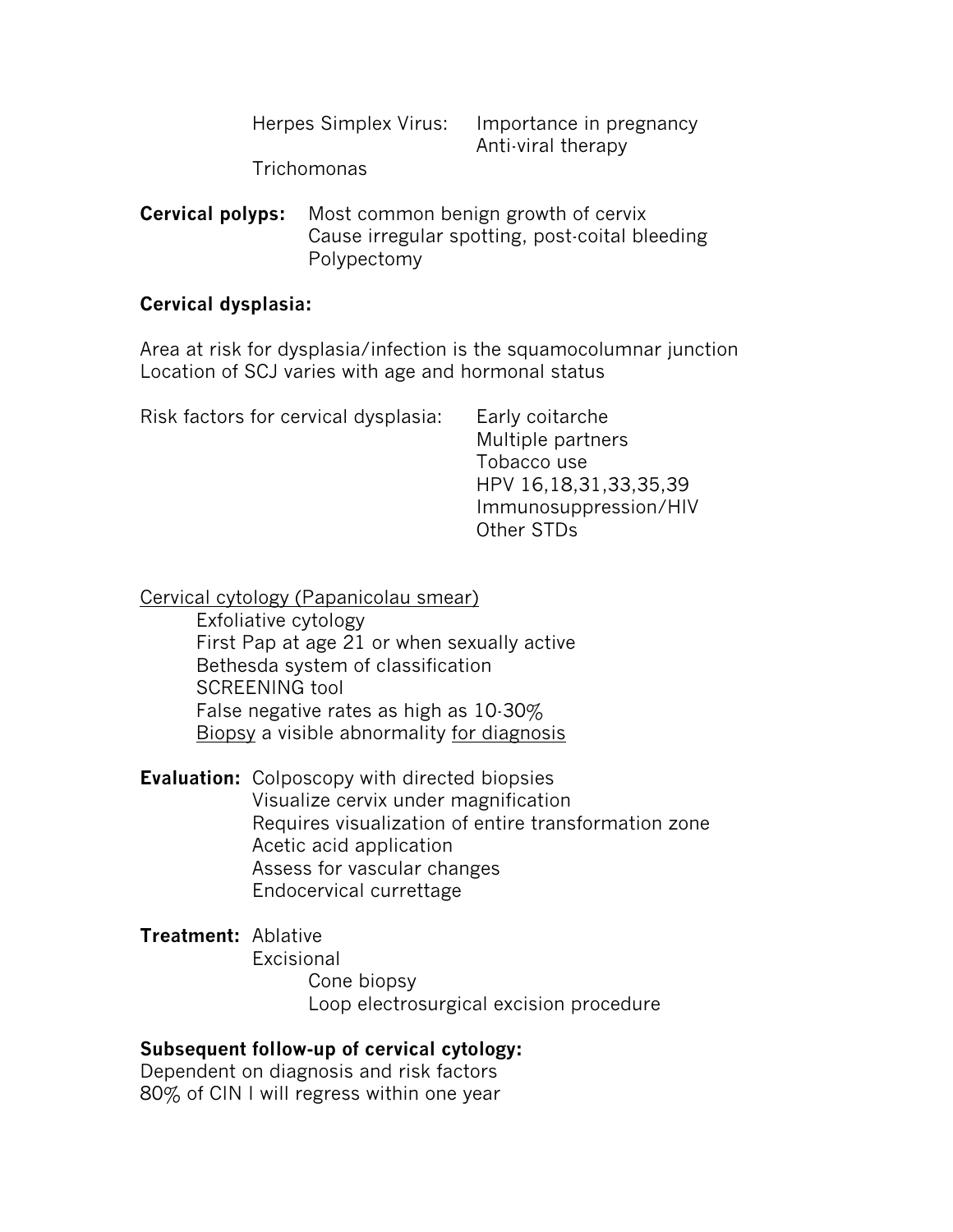High grade abnormalities likely to progress Evaluation for AGUS Ensure compliance Observation vs. Treatment of lesions Smoking cessation

## **Cervical cancer:**

65-85% is squamous cell carcinoma HPV Present with AUB, post-coital bleeding, most often painless Late symptoms include back pain, weight loss, foul discharge Pap smear screening with high false negative rate therefore BIOPSY Spread via local invasion and lymphatics Early stages may be treated surgically Later stages treated with radiation

# **ENDOMETRIOSIS**

Presence of endometrial glands and stroma outside of the uterus 1-2% of general population 30-50% of infertile women 20% of patients with chronic pelvic pain

**Endometrioma:** tumor of endometriosis within the ovary **Adenomyosis:** endometrial implants within the myometrium

# **Pathogenesis:**

Retrograde menstruation

Vascular/lymphatic dissemination

Coelomic metaplasia

? Hereditary

Iatrogenic

**Location of endometriotic lesions:** dependent portions of pelvis ovaries typically bilateral uterosacral ligaments and rectovaginal septum endometrioma = "chocolate cyst" outside of the pelvis: lungs, surgical scars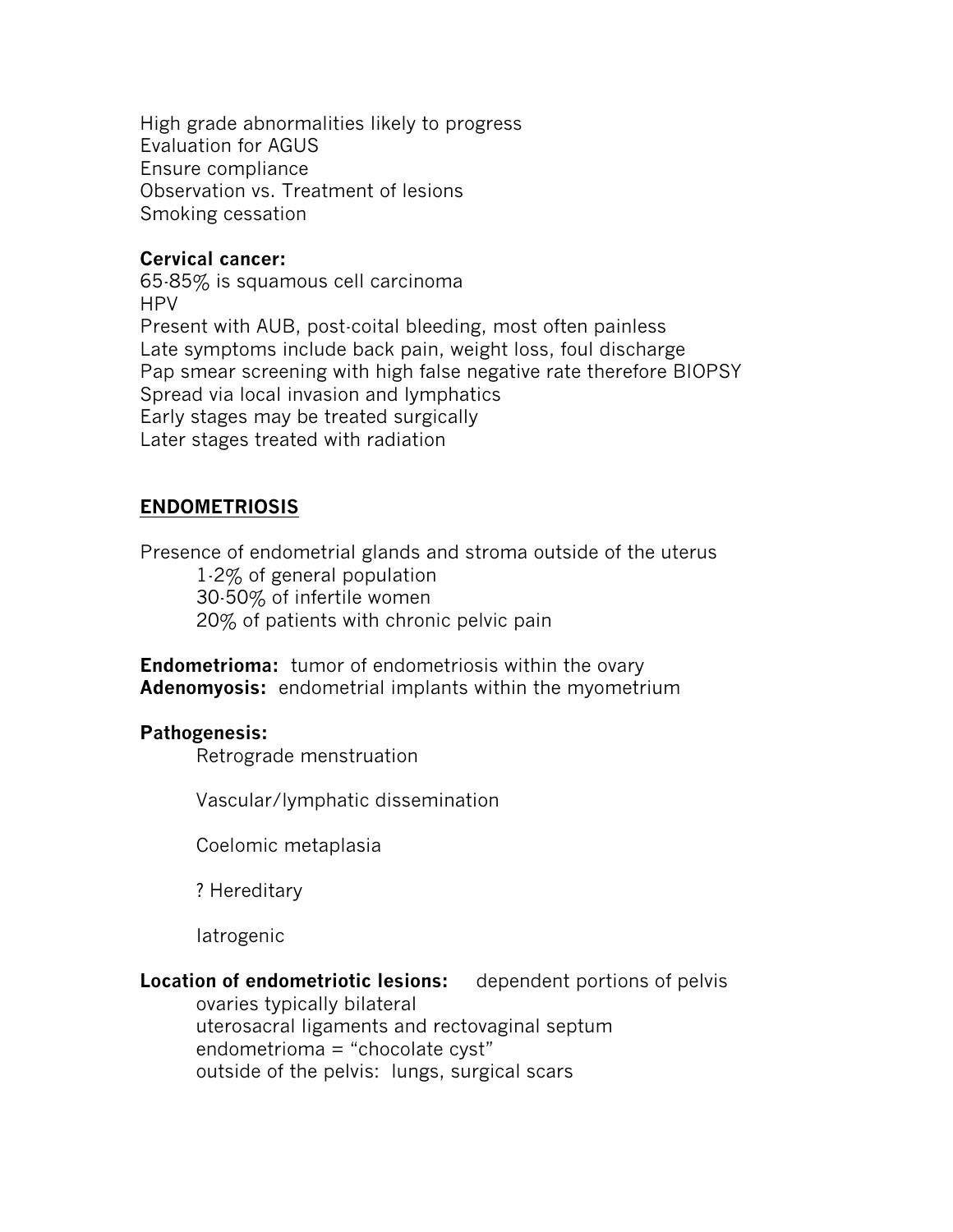| <b>Presentation:</b>  | Pelvic pain<br>Infertility<br>Dysmenorrhea<br>Dyspareunia<br>GI symptoms<br>15-20% with AUB                                                                                                                                       |  |
|-----------------------|-----------------------------------------------------------------------------------------------------------------------------------------------------------------------------------------------------------------------------------|--|
|                       | severity of disease does NOT correlate with symptoms                                                                                                                                                                              |  |
| <b>Exam Findings:</b> | Fixed retroverted uterus<br>Uterosacral nodularity<br>Enlarged tender ovaries                                                                                                                                                     |  |
| Diagnosis:            | Laparoscopy<br>Ablation of lesions at time of laparoscopy<br>No lab studies<br>Imaging not helpful                                                                                                                                |  |
| Treatment:            | Chronic, progessive disease<br>Treatment is temporizing<br>Consider symptoms, severity, location of disease<br>Discuss future fertility desires                                                                                   |  |
|                       | Goal is amenorrhea<br><b>OCPs</b><br>Progestins<br>Danazol<br>Lupron<br>Surgical                                                                                                                                                  |  |
| Adenomyosis:          | Incidental finding on pathological evaluation of uterus<br>Enlarged, "soft" uterus, globular, tender with menses<br>?pathogenesis<br>Age 35-50, dysmenorrhea/menorrhagia<br>Treat with NSAIDs, hormonal suppression, hysterectomy |  |

# **DISEASES OF THE UTERUS**

**Endometrial polyps:** Overgrowth of endometrial glands/stroma Peak incidence age 40-49 ?etiology, associated with endometrial hyperplasia Unopposed estrogen Present with irregular/abnormal uterine bleeding Ultrasound with sonohysterogram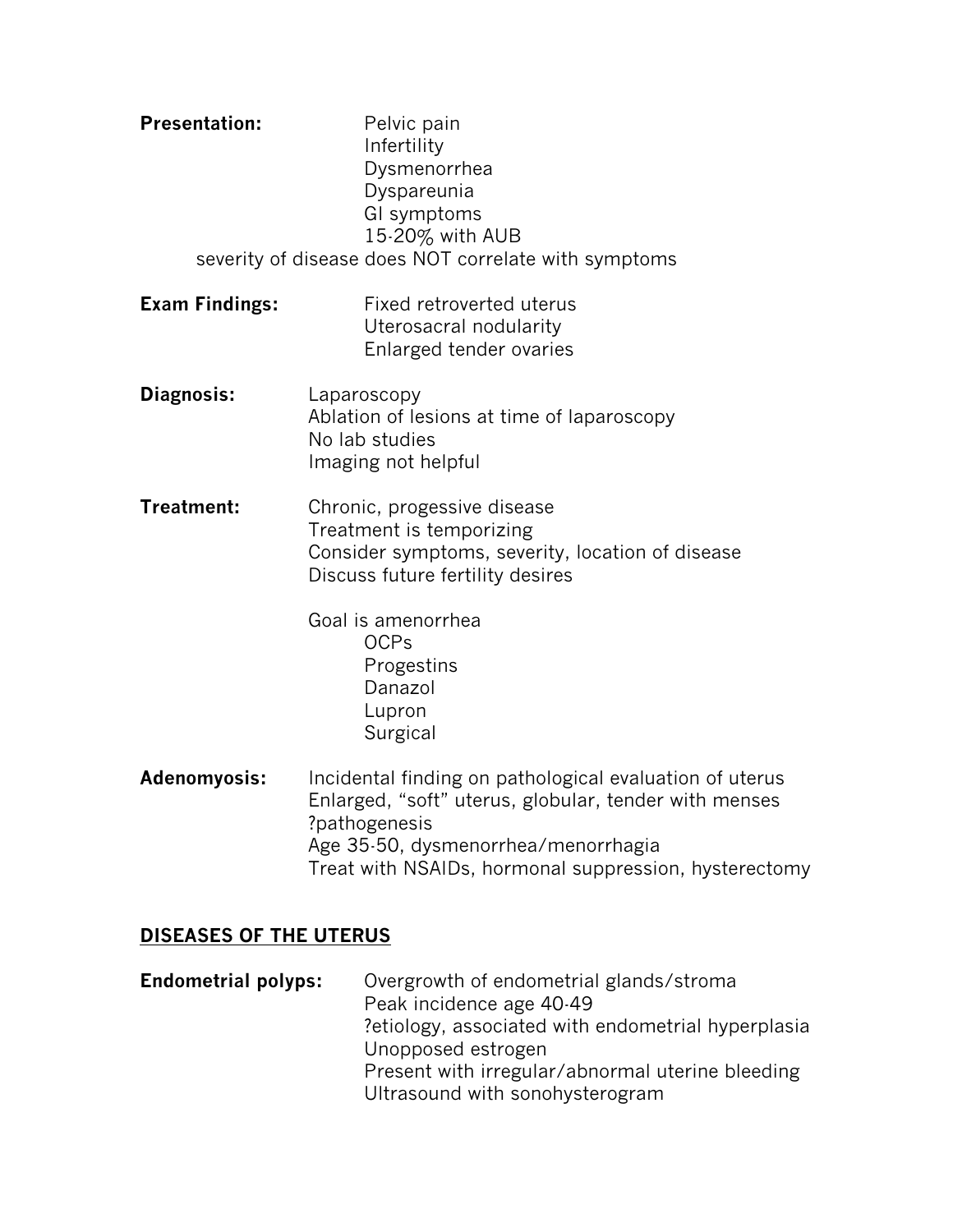Consider endometrial biopsy Treatment by hysteroscopy, dilatation & curettage

- **Leiomyomata:** Monoclonal smooth muscle cell tumor-benign "Fibroids" Most frequent pelvic tumor Incidence varies with ethnicity
	- Location: Intramural Subserosal **Submucosal** Broad ligament **Cervical**
	- **Symptoms:** AUB, dysmenorrhea, menorrhagia, pain, pressure, infertility
	- **Diagnosis:** Pelvic exam **Ultrasound** CT/MRI Size described like weeks of pregnancy CBC
	- **Treatment:** Hormonal **Surgical** Myomectomy Hysterectomy Uterine artery embolization

# **Endometrial hyperplasia/carcinoma:**

Most common gyn malignancy Adenocarcinoma Peri/Post-menopausal women Increased risk associated with unopposed estrogen obesity, HTN, diabetes, anovulation, nulligravid, Tamoxifen Peripheral conversion of androgens to estrone Progesterone is protective

Endometrial hyperplasia: continuum of simple  $\rightarrow$  complex  $\rightarrow$  carcinoma

**Presentation:** Post-menopausal bleeding Abnormal uterine bleeding

**Diagnosis:** Endometrial biopsy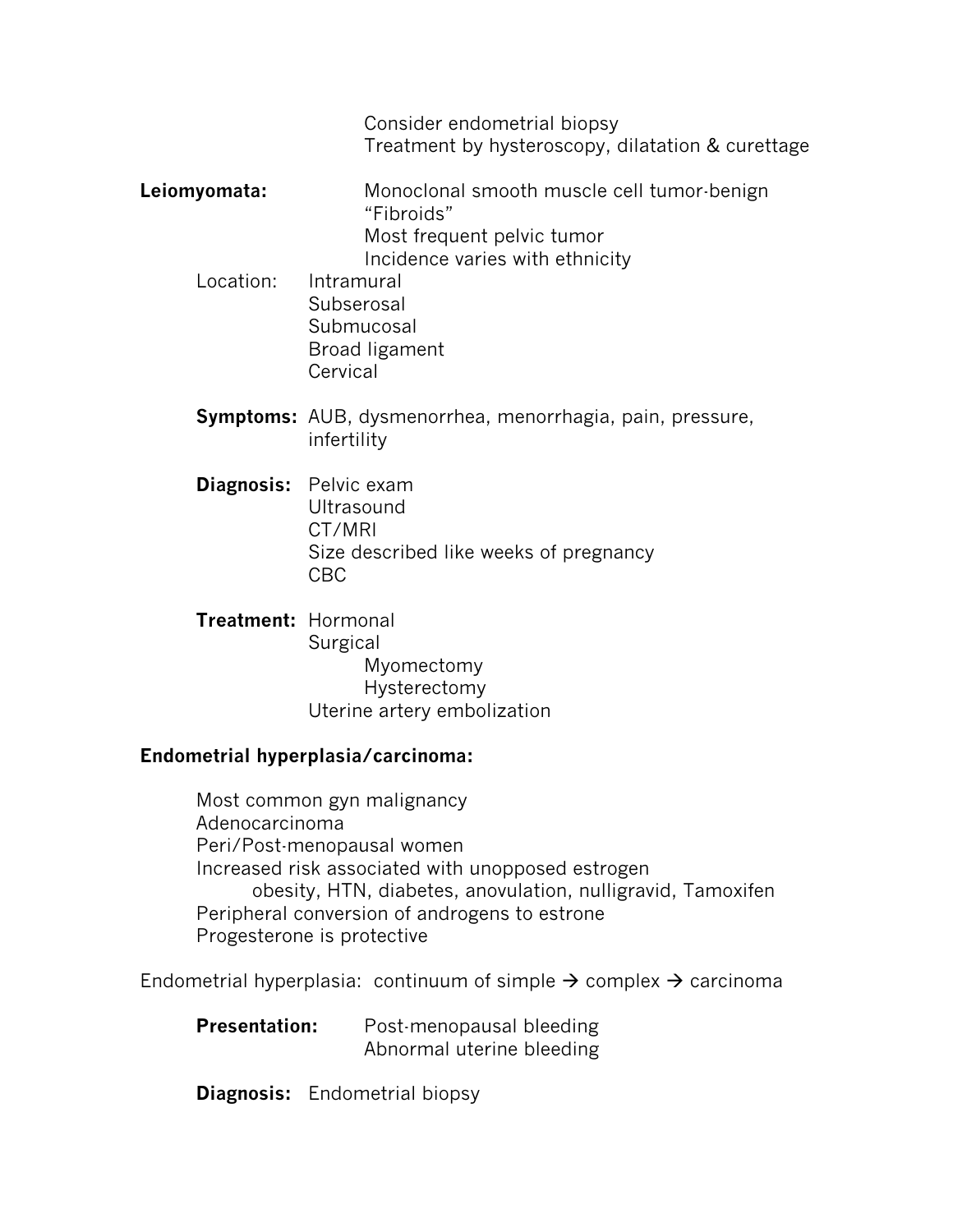# Dilitation and curettage

**Treatment of endometrial CA:** Surgical staging Extent of myometrial invasion Prognostic factors: tumor grade, depth of invasion, spread Lymphatic spread to pelvic  $LN\rightarrow$  periaortic LN and direct extension via fallopian tubes

Possible radiation therapy Possible progesterone therapy

# **DISEASES OF THE OVARIES AND FALLOPIAN TUBES**

#### **Ovaries:**

Adnexa = ovaries, fallopian tubes, upper portion of broad ligament

- **Presentation:** Asymptomatic Pain Irregular menses Mass on exam Bloating **Constipation** Vague abdominal discomfort
- **Evaluation:** Expect ovaries to be NON-palpable in adolescents and post-menopausal women Otherwise, ovaries palpable 50% of the time Evaluate size, shape, consistency on exam Imaging modalities—USN, CT, MRI
- **Other actors:** Urinary tract infections Renal calculus Appendicitis Pregnancy complications Inflammatory bowel disease Myomas Ovarian torsion Pelvic kidney

# **Functional Ovarian Cysts: "it is not a tumor"**

Anatomic variations due to normal ovarian function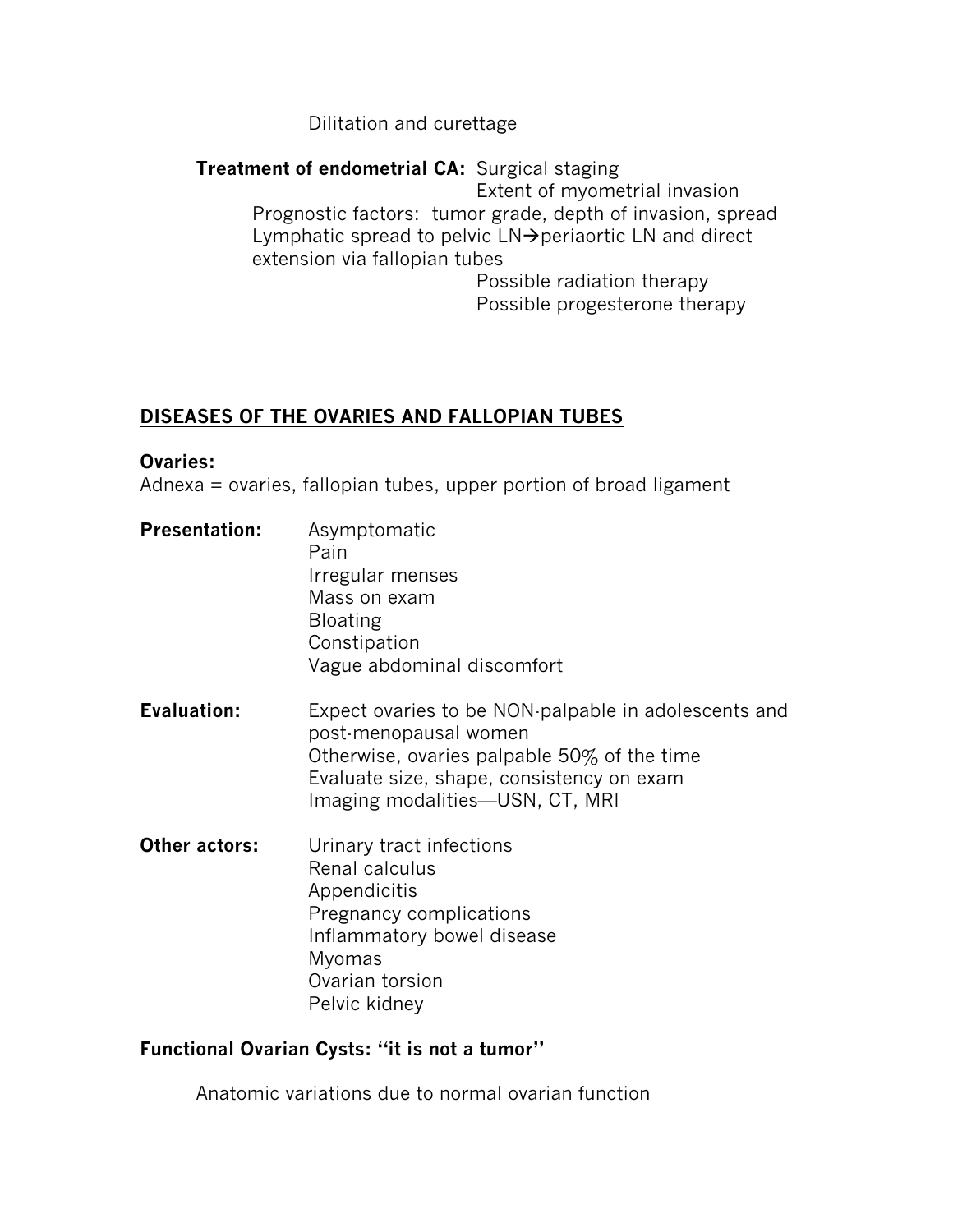May be as large at 5-8 cm Most regress spontaneously

- **Follicular cyst:** Anovulation, amenorrhea, granulosa cells Presents with unilateral pain, irreg. menses On exam—unilateral mass, tenderness USN eval—simple cystic structure Expect spont. regression 6-8 weeks NSAIDs, OCPs Rupture can cause acute pain
- **Corpus luteum cyst:** Prolonged luteal phase, delayed menses Dull lower quadrant pain Adnexal mass Rule out ectopic
- **Hemorrhagic CL:** rapidly enlarging cyst which bleeds Ruptures late in luteal phase Acute onset of pain Hemoperitoneum Check CBC, orthostatics Analgesics, possible laparoscopy

## **Ovarian Neoplasms:**

Benign neoplasms are more common than malignant tumors Risk of malignancy increases with age Appearance/characteristics on imaging helpful in management Management most often surgical because of risk of malignancy Consider future reproduction desires, risk of malignancy

| <b>Tumor frequencies:</b> | Adolescents: | dermoid                              |
|---------------------------|--------------|--------------------------------------|
|                           |              | Reproductive age: serous cystadenoma |
|                           |              | Peri/Postmenopausal: 25% malignant   |

**Epithelial:** 65% of all ovarian tumors SEROUS CYSTADENOMA is most common

MUCINOUS CYSTADENOMA can become very large

ENDOMETRIOMA

**Germ cell:** 20-25% of all ovarian tumors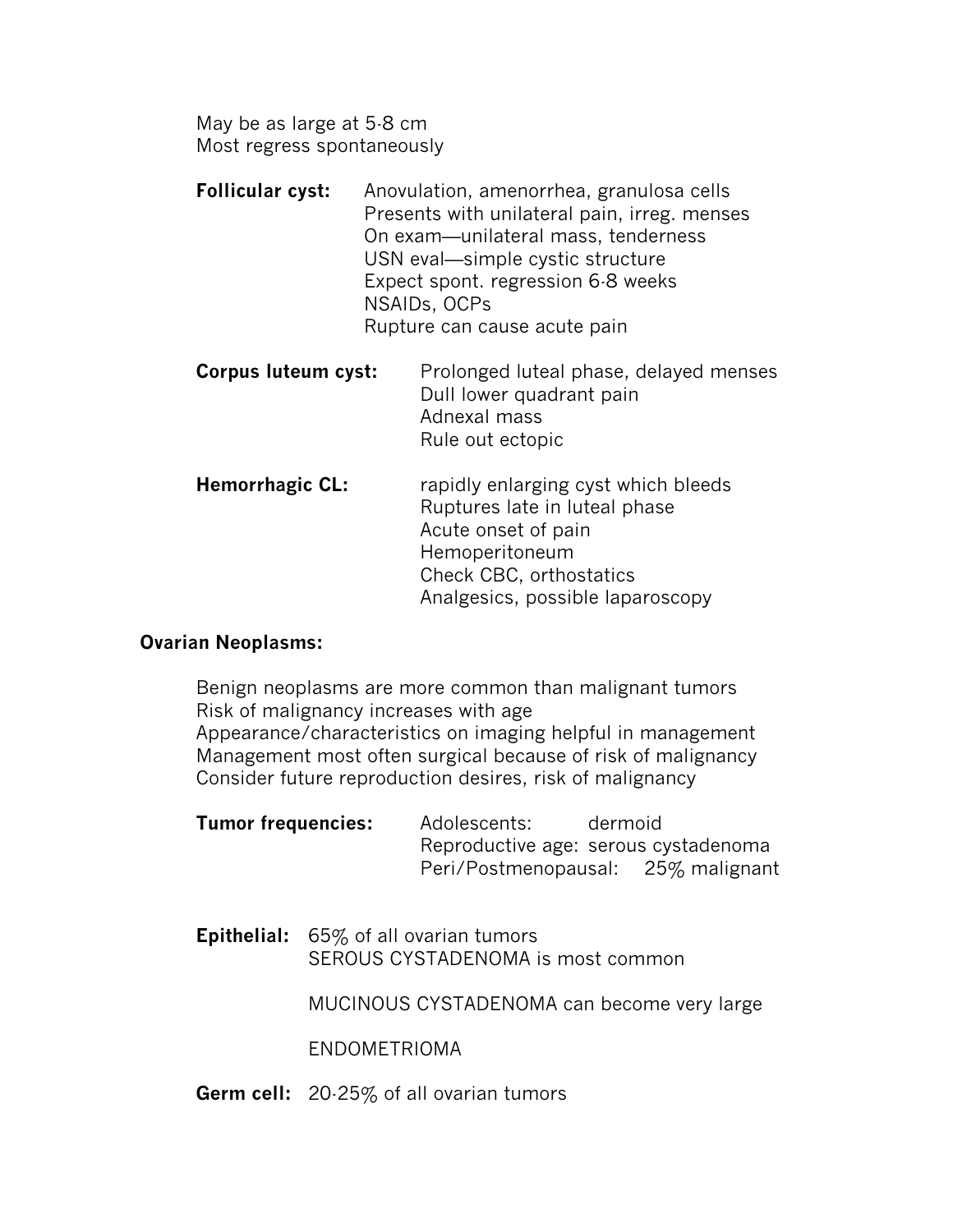BENIGN CYSTIC TERATOMA/DERMOID Asymptomatic, unilateral cyst, anterior in pelvis Comprised of all three germ cell layers Hair, sebum, teeth, etc. STRUMA OVARII—functional thyroid tissue Less than 1% malignant, bilateral 10-20% Rupture $\rightarrow$  chemical peritonitis

**Stromal:** Solid tumors of sex-cord stroma Can produce hormones MEIG'S SYNDROME: Benign ovarian fibroma Ascites Right unilateral hydrothorax

# **Ovarian Carcinoma:**

1 in 70 lifetime risk Highest mortality rate: lack of useful screening, late detection Early disease asymptomatic, 2/3 with advanced disease at time of diagnosis Vague symptomatology Peak incidence 50-60 year old  $Risk$  factors:  $+$  family history + history of breast carcinoma nulliparity talc obesity Incessant ovulation Oral contraceptive use protective

Genetics: Autosomal dominant with variable penetrance Site-specific familial ovarian CA Breast/ovarian familial cancer syndrome BRCA-1 Lynch II syndrome: colon, ovarian, endometrial, breast

Ovarian cancer spreads to peritoneal surfaces by direct extension Bowel obstruction

Surgical staging aimed at tumor debulking/cytoreduction Peritoneal washings, TAH/BSO, pelvic and periaortic LN sampling, omentectomy